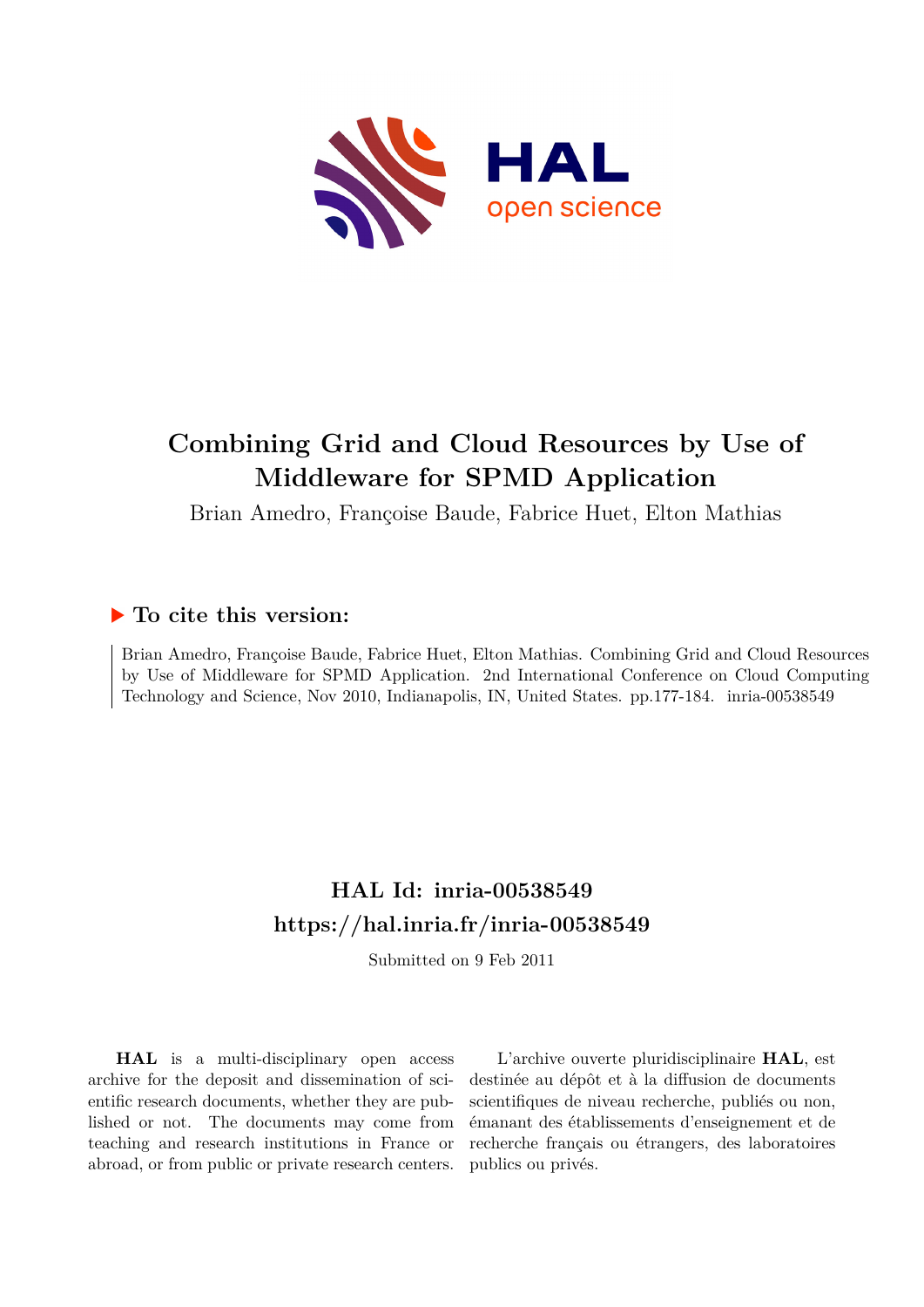# Combining Grid and Cloud Resources by Use of Middleware for SPMD Applications

Brian Amedro, Françoise Baude, Fabrice Huet and Elton Mathias INRIA Sophia-Antipolis, CNRS, I3S, UNSA. 2004, Route des Lucioles, BP 93 F-06902 Sophia-Antipolis Cedex, France. {First.Last}@inria.fr

*Abstract*—Distributed computing environments have evolved from in-house clusters to Grids and now Cloud platforms. We, as others, provide HPC benchmarks results over Amazon EC2 that show a lower performance of Cloud resources compared to private resources. So, it is not yet clear how much of impact Clouds will have in high performance computing (HPC). But hybrid Grid/Cloud computing may offer opportunities to increase overall applications performance, while benefiting from in-house computational resources extending them by Cloud ones only whenever needed. In this paper, we advocate the usage of ProActive, a well established middleware in the grid community, for mixed Grid/Cloud computing, extended with features to address Grid/Cloud issues with little or no effort for application developers. We also introduce a framework, developed in the context of the DiscoGrid project, based upon the ProActive middleware to couple HPC domain-decomposition SPMD applications in heterogeneous multi-domain environments. Performance results coupling Grid and Cloud resources for the execution of such kind of highly communicating and processing intensive applications have shown an overhead of about 15%, which is a non-negligible value, but lower enough to consider using such environments to achieve a better cost-performance trade-off than using exclusively Cloud resources.

#### I. INTRODUCTION

Cloud computing is being considered a disruptive technology as it is changing the way to manage resource provisioning [1]. The idea of extending owned computational resources with Cloud computing resources, or alternatively to partly outsource some of the additional computing power needs to a Cloud has gained attention.

It is not yet clear, however, how much of impact Clouds will have in HPC [2][3]. In fact, it is very unlikely that Cloud resources will outperform highly optimized hardware (e.g clusters with high performance networks, GPUs and specialized peripherals) in a near future. Besides, most enterprises, research institutes, government agencies, etc. already count with in-house HPC resources, which should be used anyway.

For these reasons, hybrid distributed computing environments, built mixing clusters, computing Grids, and Cloud resources may provide a better cost-performance trade-off or, at least, a temporary solution until a viable (i.e. performant and cost-effective) 100% Cloud usage for HPC be promoted. The usage of such hybrid environment raises issues related to multi-domain infrastructures that pertains to: deployment and dynamic provisioning of resources, multi-protocol and multidomain communication, and flexible programming models capable to adapt to the execution in different environments. A straightforward solution, inherited from the Grid computing world is to introduce a middleware that address these issues given the targeted applications to be supported, like SPMD ones as considered in this paper.

HPC applications, in particular non embarrassingly parallel legacy SPMD applications, have specific requirements, which are harder to handle in heterogeneous multi-domain environments compared to homogeneous ones: load balancing across heterogeneous resources, topology-aware point-to-point and collective communication, management of heterogeneous network characteristics and so on. A Grid/Cloud middleware that handles basic multi-domain issues (like the one we propose in section III) may not be enough to address all the requirements of non-embarrassingly parallel applications, but it is a good starting point to develop a more advanced and integrated framework (like the one we propose in section IV) allowing coupling of such legacy SPMD applications.

The contributions of this paper are threefold. First, we assess the worthiness of using Amazon EC2 Cloud platform to run HPC applications in different instance configurations, compared to private resources. Second, motivated by benchmark results and the potential benefit of combining private and Cloud resources for HPC, we advocate the usage of the well established ProActive Grid middleware [4] and describe how it had to be extended so to address Grid/Cloud issues. Third, we provide a solution in the form of a framework, allowing to deploy and execute coupled domain decomposition legacy SPMD applications on heterogeneous multi-domain environments. Its distinctive aim is in the coupling of SPMD applications that are moreover legacy. However, it takes benefit of features offered by a lower layer middleware, in our case, the ProActive middleware extended in section III. That's why we advocate that such kind of framework could also be built by leveraging alternate Grid/Cloud low level middlewares. Finally we present experimental performance results and costperformance analysis of such framework (and, by extension, of ProActive for mixed Grid/Cloud computing) over a hybrid Grid/Cloud multi-domain platform.

The remainder of the paper is organized as follows. Section II presents the evaluation of the performance offered by Amazon EC2 Cloud resources to execute HPC applications in comparison with private resources. Section III presents the ProActive middleware and the main mechanisms included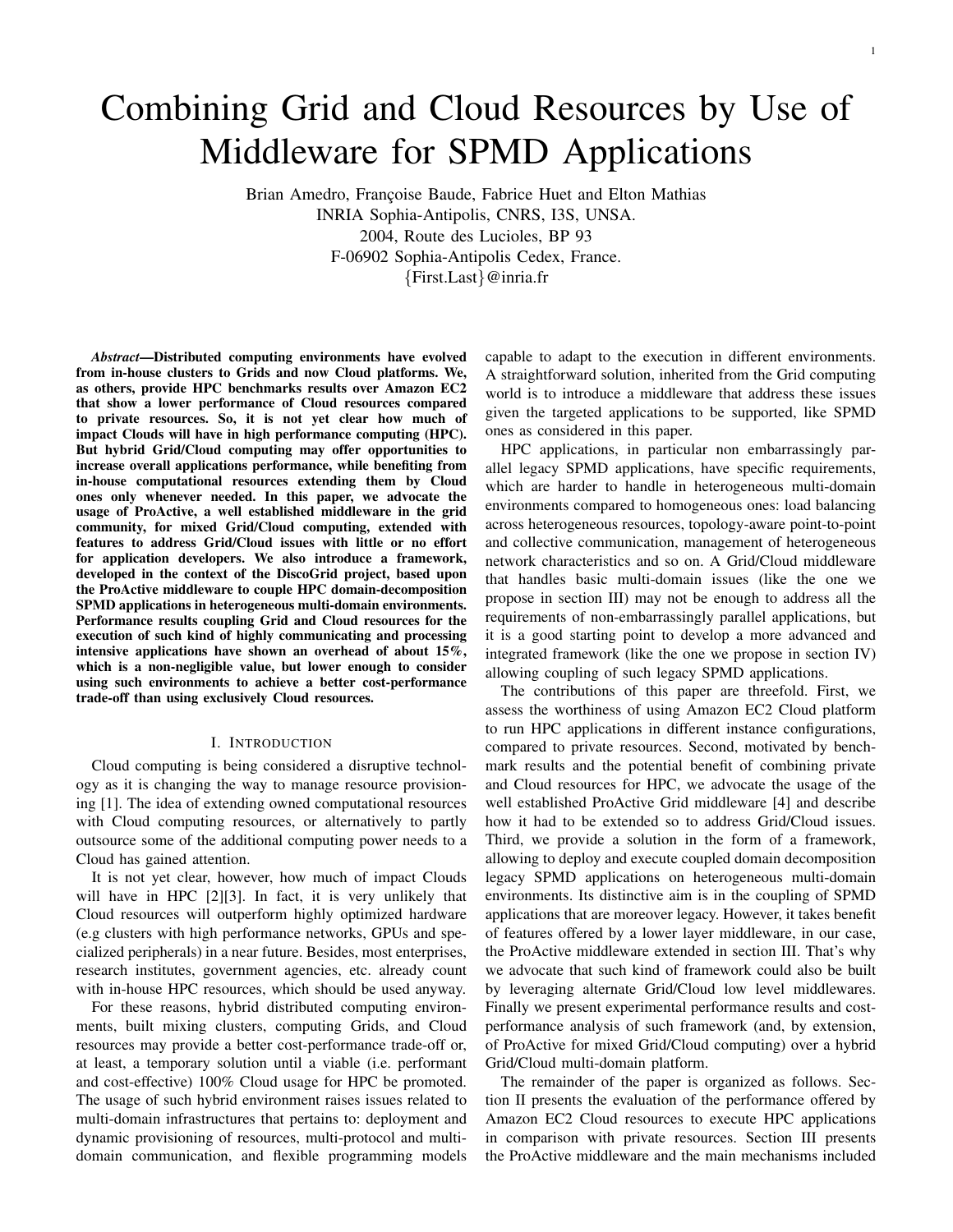to support the development and execution of applications in Cloud platforms: resource management and associated deployment, and multi-protocol and multi-domain communication mechanisms. Section IV presents the ProActive-based framework for legacy domain-decomposition applications that integrates ProActive features, performance and cost-performance analysis of the framework on hybrid Grid/Cloud environments. Section V presents related works and our positioning with respect to them. Section VI concludes.

#### II. BENCHMARKING AMAZON EC2 AGAINST PRIVATE CLUSTERS

Cloud platforms are gaining popularity due to their pay-asyou-use and simplified interface. Besides of being one of the main IaaS Cloud infrastructures, Amazon EC2 is one of the best adapted Cloud alternative for HPC for its openness in configuration. In order to assess the worthiness of using Amazon EC2 Cloud as an HPC platform, we have deployed a series of HPC benchmarks, the MPI NAS Parallel Benchmarks. Five different architectures, described in Table I, are compared: a private cluster and four types of Amazon EC2 instances, including the *Cluster Compute Instances* (CCI) which were designed for HPC applications and comes with a detailed hardware architecture, unlike other instances [5].

|             | Private Cluster       |            | cc1.4xlarge          |
|-------------|-----------------------|------------|----------------------|
| Proc.       | Intel Xeon L5420      |            | Intel Xeon X5570     |
|             | $2*4$ cores @ 2.5 GHz |            | 2*4 cores @ 2.93 GHz |
|             |                       |            | 33.5 EC2 Units       |
| Arch.       | 64 bits               |            | 64 bits              |
| Memory      | 16 GB                 |            | $23 \text{ GB}$      |
| <b>HDD</b>  | 320 GB                |            | 1,690 GB             |
| I/O Perf.   | Gigabit Ethernet      |            | Very high (10GbE)    |
|             | m1.small              | c1.medium  | c1.xlarge            |
| $EC2$ units |                       | $5(2*2.5)$ | $20(8*2.5)$          |
| Arch.       | 32 bits               | 32 bits    | 64 bits              |
| Memory      | $1.7$ GB              | $1.7$ GB   | 7 GB                 |
| <b>HDD</b>  | 160 GB                | 350 GB     | 1,690 GB             |
| I/O Perf.   | Moderate              | Moderate   | High                 |

TABLE I BENCHMARKED RESOURCES

Figure 1 shows a comparison of I/O performances for the given distributed architectures. Our private cluster showed standard results for a Gigabit Ethernet network (900MB/sec for throughput and  $55\mu sec$  for latency). Regarding Cloud instances, Amazon defines the I/O performances of its instances as "Moderate" (for Small and Medium instances), "High" (for XLarge instances) and "Very High" (for Cluster Compute instances) and both throughput and latency reflect this classification. However, the "Very High" performance network, which is a 10 Gigabit Ethernet, provides a higher latency  $(80\mu sec)$  than the Gigabit Ethernet network of our private cluster.

Figures 2, 3 and 4 show the performance (mflops) of three of the NAS Parallel Benchmarks on each architecture, varying the number of processes, up to 1024 with the *Compute Cluster Instances*. Results average 10 runs. We used Intel Fortran 10.1 for compilation and OpenMPI 1.4.2 for distribution.



Fig. 1. I/O performance comparison between our private cluster and EC2 instances



Fig. 2. Kernel EP class C



Fig. 3. Kernel CG class C

Kernel EP (Fig.2) is an embarrassingly parallel problem which involves almost no communication between processes. It is a strong test for pure computational speed. This test clearly shows the speed difference between all the architectures.

Kernel CG (Fig.3) computes a conjugate gradient involving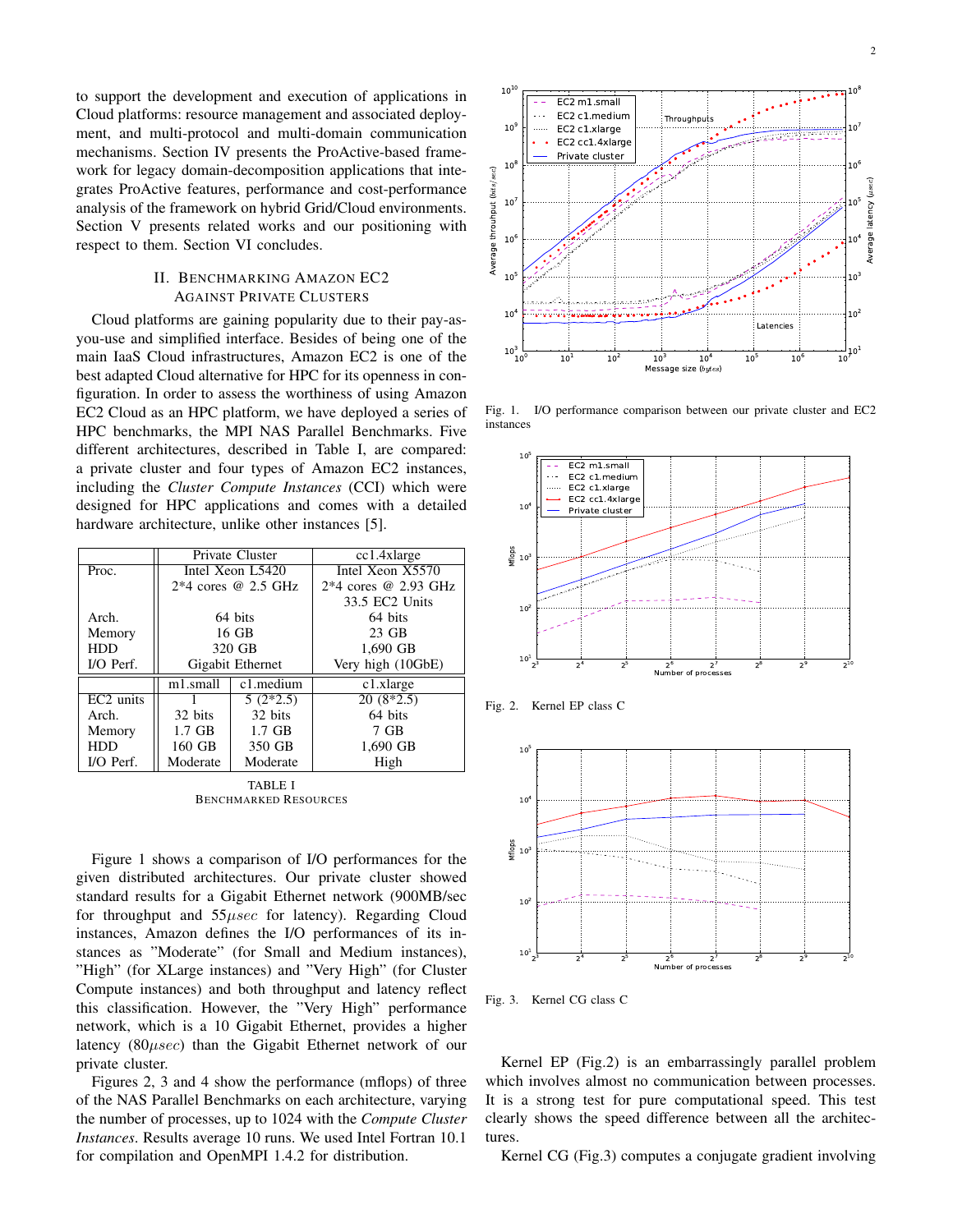

Fig. 4. Kernel MG class C

a large number of small messages, and is a strong test for communication performance. It confirms the results shown in Fig.1. The Amazon EC2 instances performances are, in fact, below what we get with our private cluster, except with the *CCIs*.

Kernel MG (Fig.4) is a multi-grid problem. It is a test for both, computation and communication speed involving large data transfers. With such a problem, the gap between our private architecture with standard Amazon instances narrows, while the 10 Gigabit Ethernet network provided by the *CCIs* takes advantage of its higher throughput.

As shown by the previous experiments[3], standard EC2 does not offer good performance for communication intensive applications, compared to a local cluster. However, recent benchmarks using the newly introduced Amazon EC2 Cluster Compute Instances (CCI) indicate that their performance is comparable with private resources and also exhibit a much smaller instances deployment time. Results showed, however, that communication latencies between CCIs are still higher than within private clusters (70-80  $\mu$ sec for a 10Gb Ethernet network Amazon EC2 cluster instance, against  $50-55$   $\mu$ sec of latency on a private 1Gb Ethernet cluster). This can be annoying with some tightly-coupled processes, but the higher throughput can lead to better program performance, depending on the application.

Also, renting costs associated with execution in Amazon EC2 could be lessen by integrating private resources to the computation. Based on this assumption, when dealing with applications requiring a large amount of computational resources, it might be interesting to have a part on a cluster or Grid and another on a Cloud, given the application characteristics and the possibility to decompose the application in separate parts.

If, on one side, the usage of multi-domain environments may improve cost-performance trade-off, on the other side, hybrid multi-domain platforms make deployment and execution of applications more complex. In next section, we present different mechanisms introduced in the ProActive middleware that may allow the execution of applications over such hybrid environments.

#### III. PROACTIVE: TOWARDS HYBRID GRID/CLOUD COMPUTING

Complex multi-domain platforms raise aspects that are hard to handle at the application level: firewalls, NAT-based networks, heterogeneity of network protocols and resources performance (computing nodes and network). The introduction of a middleware to handle these aspects seems to be the natural approach, inherited from the Grid computing world.

ProActive [4] is a Java middleware which aims to achieve seamless programming for concurrent, parallel and distributed computing. It offers both an uniform active object programming model in which objects are remotely accessible via asynchronous method invocation and an implementation of the GCM<sup>1</sup>. Along with programming models, ProActive offers features which also makes it a middleware. Next subsections present some of the main features that we contributed to add/extend to ProActive, which may help users to develop and deploy mixed Grid/Cloud applications: the ProActive/GCM Deployment framework, the support to multi-protocol and multi-domain communication, and the ProActive Resource Manager.

#### *A. ProActive/GCM Deployment*

The ProActive middleware provides an abstract descriptorbased deployment model and framework [6], giving users the capability to deploy applications on different platforms without changing the source code. ProActive/GCM Deployment allows allocation of resources, creation of remote processes and input/output data handling. The definition of the deployment can also encompass security, tunneling of communications, fault tolerance and support of portable file transfer operations. The deployment process is defined by means of two XML descriptors:

• The GCM Application Descriptor (GCMA). A GCMA descriptor defines applications-related properties, such as localization of libraries, file transfer, application parameters and non-functional services requirements and configurations(logging, security, checkpoint and fault tolerance). Once the deployment is done, GCMA descriptors expose the resulting physical environment as a logical network of virtual nodes (VNs) which are used by applications as an abstract representation of computing nodes. The GCMA also defines one or multiple resource providers, described by GCMD descriptors;

• The GCM Deployment Descriptor (GCMD). A GCMD descriptor defines and configures access protocols to reach the resources (e.g. SSH, RSH, GSISSH, etc.), acquisition protocols and tools which are required to acquire resources (e.g. Amazon EC2, PBS, LSF, Sun Grid Engine, OAR, etc.), creation protocols which pertain to "how to launch processes" i.e. ProActive Runtimes (e.g. SSH, OAR, Globus) on these resources, and communication protocols for interruntime communication(e.g. RMI, RMISSH and HTTP).

Thanks to the VN abstraction and separation between GCMA and GCMD, the ProActive deployment process is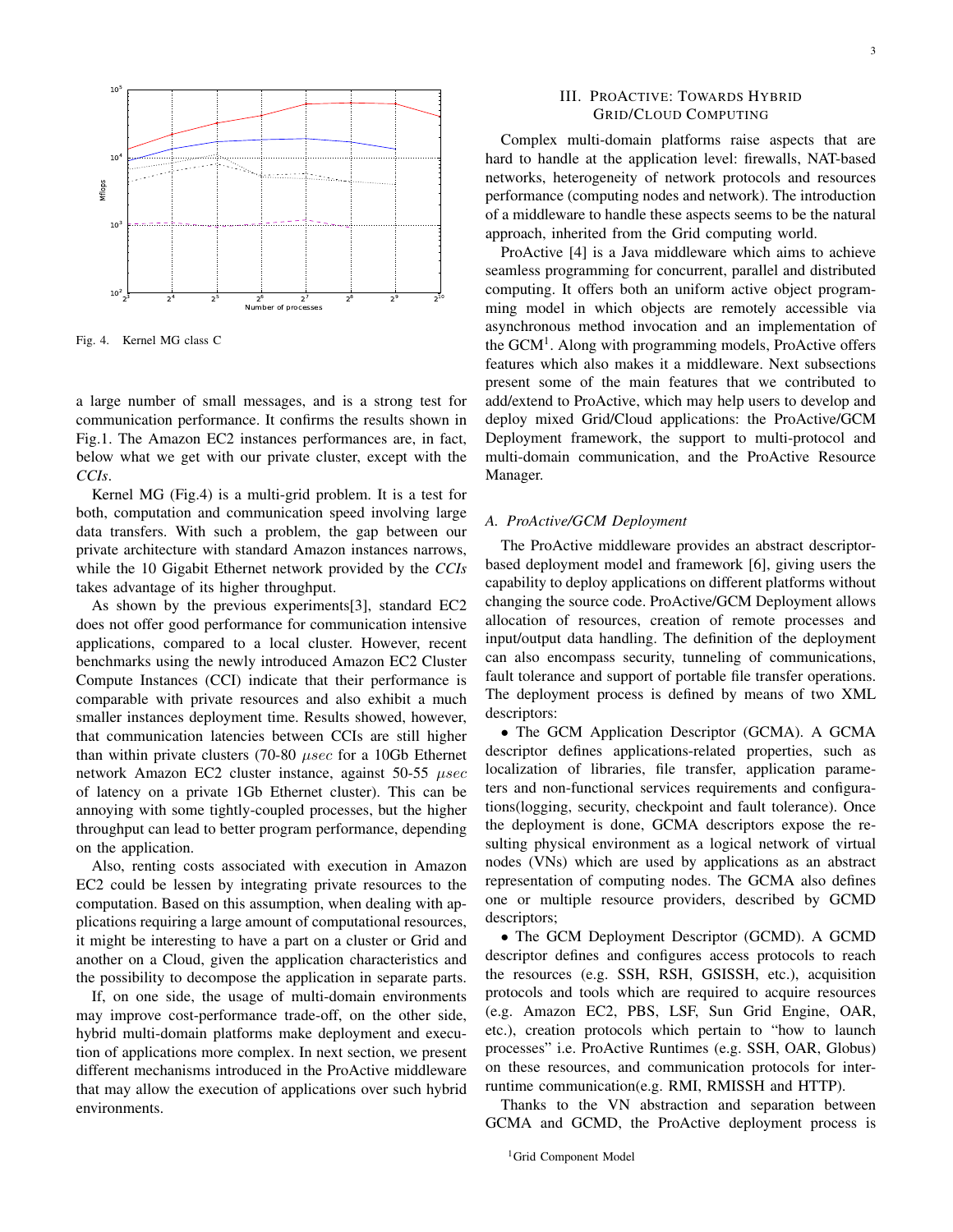independent of application code. By simply changing resource providers (i.e. add or replacing GCMDs in GCMA files) the same application can be deployed in a different set of resources.

*1) ProActive/Amazon EC2 Deployment:* In order to ease Amazon EC2 deployment, the ProActive/GCM deployment framework was extended with the support to Amazon EC2 deployment. Users willing to deploy ProActive applications over Amazon EC2 resources need an Amazon Web Services account, the associated credentials and a pre-configured Amazon Machine Image (AMI). A couple of public images are provided by the ProActive development team to simplify this task. Once these requirements are fulfilled, the user can then configure the deployment process through a GCMD descriptor, defining the AMI name, the instance type, specifying the type of Amazon EC2 virtual instance configuration and the maximum number of instances that can be deployed simultaneously. In addition to this configuration expressed in the GCMD descriptor, the user has also to configure how these Cloud hosted resources will be able to interact with non Cloud hosted ones in a way that handles firewalls and NAT issues. The sub-sections III-B and III-C present details about these new ProActive built-in mechanisms for inter ProActive runtimes communications.

*2) Resource Manager:* The basic approach for ProActive applications deployment is to programmatically load GCMA and GCMD files to first deploy ProActive runtimes (i.e. Virtual Nodes) and then deploy and launch applications over these VNs. In cases where users do not want to take care of configuration of the whole deployment process in their application code and associated deployment configuration, a more high-level deployment approach is offered by ProActive.

In fact, users can rely upon the ProActive Resource Manager. The ProActive Resource Manager is a full-featured resource manager, itself programmed as a ProActive application, which retrieves and releases computing nodes on demand from any kind of resource provider supported by the ProActive deployment framework. In this sense, it completely hides to users the complexity of using the underlying distributed platform resources.

The *Resource Manager Core* is responsible for handling all requests from clients and delegating them to other components. Once the request of getting new nodes for computation, expressed using a resource manager specific API, is received, the core redirects it to a *selection manager*, which finds appropriate nodes in a pool of available nodes based on criteria provided by the client application (e.g. a specific CPU architecture). The pool of nodes is formed by one or several *node aggregators*. Each aggregator (also named node source) is in charge of nodes acquisition, deployment and monitoring from a dedicated infrastructure in line with this infrastructure usage policies. As an example, by using the Amazon EC2 deployment extension (presented in section III-A1), management of Amazon EC2 instances is achieved: this includes the ondemand creation of instances and deployment of applications over these instances. Aggregators rely on some predefined GCMDs descriptors, defined by the administrator in charge of the ProActive resource manager, and not by end-users that just wish to run an application on the infrastructure.

ProActive/GCM deployment framework has already been proved to be useful for deploying and then launch ProActivebased applications in Cloud platforms. In particular, [7] describes ProActive-based applications which are ProActive active object based implementations of the NAS benchmarks we discussed in section II. Besides, performances of the NAS benchmarks programmed along the ProActive active object model are close and, in some cases, better compared to those obtained by the corresponding Fortran-MPI version we evaluated in II.

In this paper, we address mechanisms to allow seamless multi-domain Grid/Cloud computing. Deployment plays an important role in this context, but communication mechanisms we present in next subsections are equally important.

#### *B. Multi-protocol ProActive Communication*

As already mentioned in the section III-A, ProActive deployment includes the definition of the point-to-point communication protocols, which are to be used to transport messages among application processes through their corresponding hosting ProActive runtime. Currently, the supported communication protocols are: Java RMI, HTTP, SSH tunneling for RMI (also called RMISSH), HTTP and SOAP.

The basic principle of the ProActive communication mechanism is that ProActive Runtime references hold the information about the supported communication protocol. This makes possible for the ProActive middleware to be agnostic in relation to the communication protocols, i.e. it can seamlessly perform communications between every pair of ProActive nodes, despite of the need of relying on different communication protocols and message forwarding. The multiprotocol communication, in this context, also means multi-hop communications which might depend upon multiple protocols to apply from the origin to the destination, as explained in more details in the next subsection.

#### *C. Multi-domain Communication: Message Forwarding and Tunneling*

Connecting computing resources gained from more than one administrative domain raises connectivity problems: resources are generally not directly accessible and do not possess a public IP address. Main connectivity problems include firewalls, NAT-based addressing and multihoming.

ProActive middleware includes a built-in communication protocol called ProActive Message Routing (PAMR), that enables message routing and forwarding. This communication protocol is very versatile, but requires a single communication routing node accessible by all nodes of the application. Besides of network restrictions, having a single forwarding node would certainly generate bottlenecks in highly-communicating applications composed by a large number of nodes.

For this reason, we decided to introduce a lightweight solution based on SSH tunneling and forwarding to address network restrictions like firewalls and NAT. This solution provides a seamless integration of forwarding and tunneling,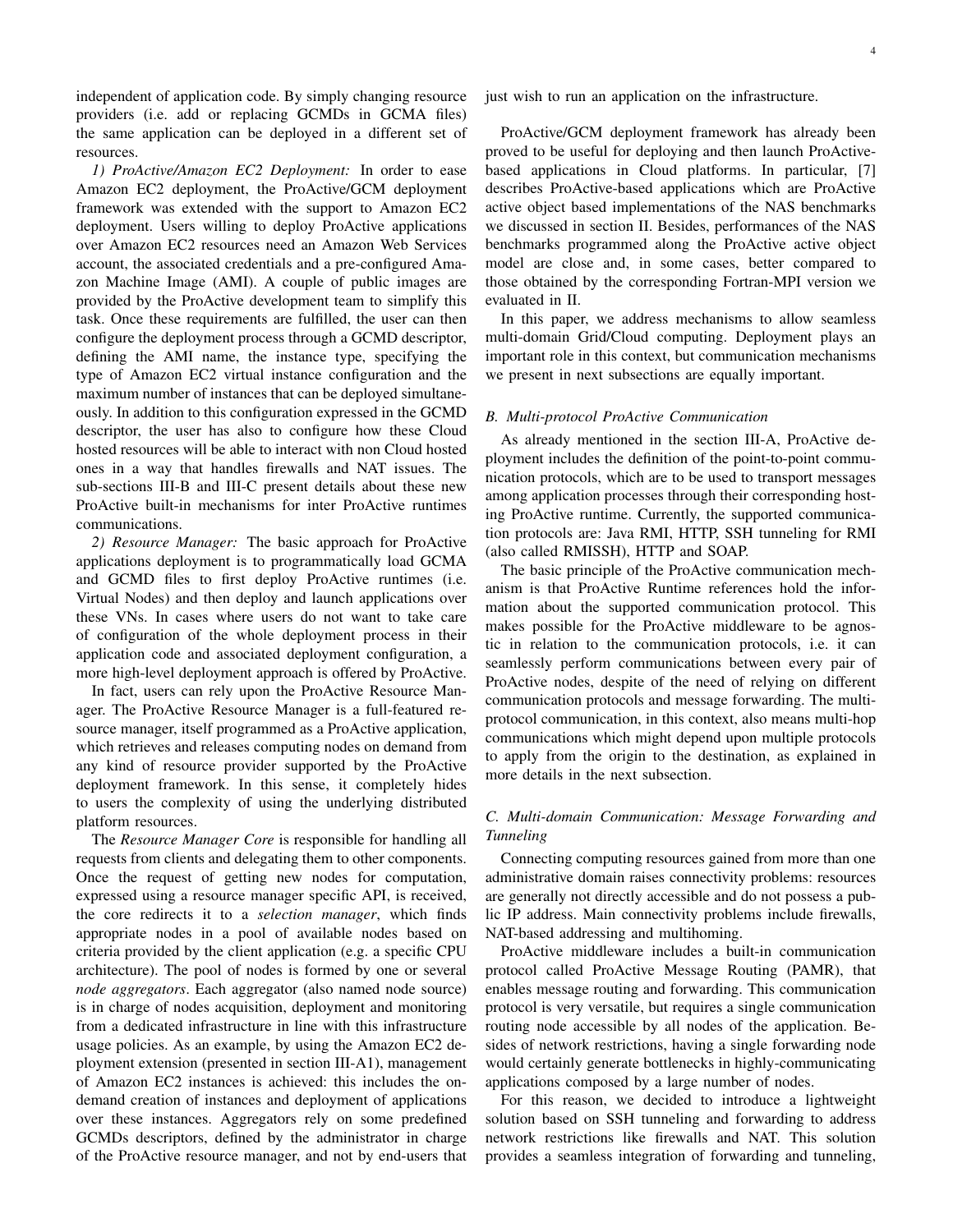and it is managed at the application level (i.e. no need of privileged user account to configure routing at the OS and network levels).

Figure 5 shows a scenario where a single application runs over a set of nodes distributed in Amazon EC2 Cloud and Grid5000<sup>2</sup>. In this scenario, all the nodes located in Amazon EC2 Cloud offer inbound and outbound communication, but nodes located on Grid5000 are isolated from the external network. However ProActive extension for multi-domain communication enables the usage of these resources as if every node would be accessible by every other node by forwarding incoming and outgoing messages through the use of the adequately configured Grid5000 gateway.



Fig. 5. Tunneling and forwarding communications on an heterogeneous Cloud-Grid environment

In a more protected environment, nodes might be also isolated in both sides. The tunneling/forwarding mechanism can be configured to act as a double forwarding process to handle such a situation, only requiring the modification of the configuration file associated to ProActive Runtimes configuration files.

In any case, an application remains unchanged and its execution in different distributed resources settings only requires the modification of the configuration file associated to each ProActive Runtime to be deployed on the specific node acting as entry and outgoing point of each involved domain. Moreover, a ProActive user has the capability to himself populate those files with such user/application level specific needs.

#### IV. DISCOGRID: COUPLING LEGACY SPMD APPLICATIONS IN GRID/CLOUD PLATFORMS

Features presented in previous sections solve most of the issues related to high performance Grid/Cloud computing in a separated manner. By integrating these features in Java ProActive applications, users are capable of developing distributed applications for multi-domain (e.g. Grid/Cloud) platforms. However, depending on applications characteristics, other issues that may impact applications performance must be treated like heterogeneity of resources, heterogeneous network performance (latency and lower bandwidth).

Keeping performance of highly communicating legacy SPMD applications in multi-domain environments is a challenging task. Besides the solution of basic deployment and communication issues, these applications are very sensitive to heterogeneity in resources (i.e. performance of machines and network). Even if it would be possible to treat these issues

 $2$ Grid5000 is a national French Grid of 5000 cores, in 9 sites

directly in application business code, this would increase the complexity of applications and the solution to these issues would be hardly reusable.

In this section, we present a GCM component-based framework developed in the context of the DiscoGrid project. This framework put together most of the features presented in section III and support coupling of domain-decomposition legacy Fortran C/C++ applications in heterogeneous multidomain platforms through a new paradigm called hierarchical SPMD (HSPMD).

#### *A. General Approach*

Heterogeneity in network and resources is a challenging issue for domain decomposition based scientific applications. The main reason comes from the fact that these applications rely upon a bulk synchronous iterative approach, where applications loop at the pace of the slowest process. The hierarchical network topology and computing power heterogeneity must, therefore, be considered in the mesh partitioning and communication process.

The traditional way of designing domain decomposition based applications is to adopt an SPMD technique combining mesh partitioning and the message passing programming model. This approach was extended in the context of the DiscoGrid project with the hierarchical SPMD (HSPMD) paradigm and a topology-aware partitioning mechanism. HSPMD [8] is an evolution of the traditional flat SPMD parallel programming. It consists in assigning hierarchical identifiers to processes and treating collective communications in a topology-aware manner. The implementation we propose consists in intuitive extensions of the MPI API.

Partitioning is also important to improve load balancing and the communication process. The multi-level partitioner is capable of taking into account resources characteristics (CPU power, amount of memory) and topology to partition a global mesh so that each process presents an equivalent processing time, yet minimizing the amount of communication through slower links [8].

#### *B. Automated Multi-domain Deployment*

Deployment using ProActive/GCM in multi-domain environments requires a knowledge of resources configuration and the ProActive/GCM deployment framework. The framework we propose includes an automated deployment mechanism (based on the ProActive Deployment presented in section III-A), which simplifies the deployment task.

The automated deployment mechanism consists of a set of scripts that allows users to reserve resources from multiple domains, generate automatically ProActive deployment descriptors and then use the acquired resources. The configuration of deployment also encompasses the configuration of multiprotocol communication, forwarding and communication tunneling, once acquired resources are known.

#### *C. Hierarchically Organized Applications and Communication*

The GCM/ProActive-based framework that supports the DiscoGrid framework is a modular infrastructure composed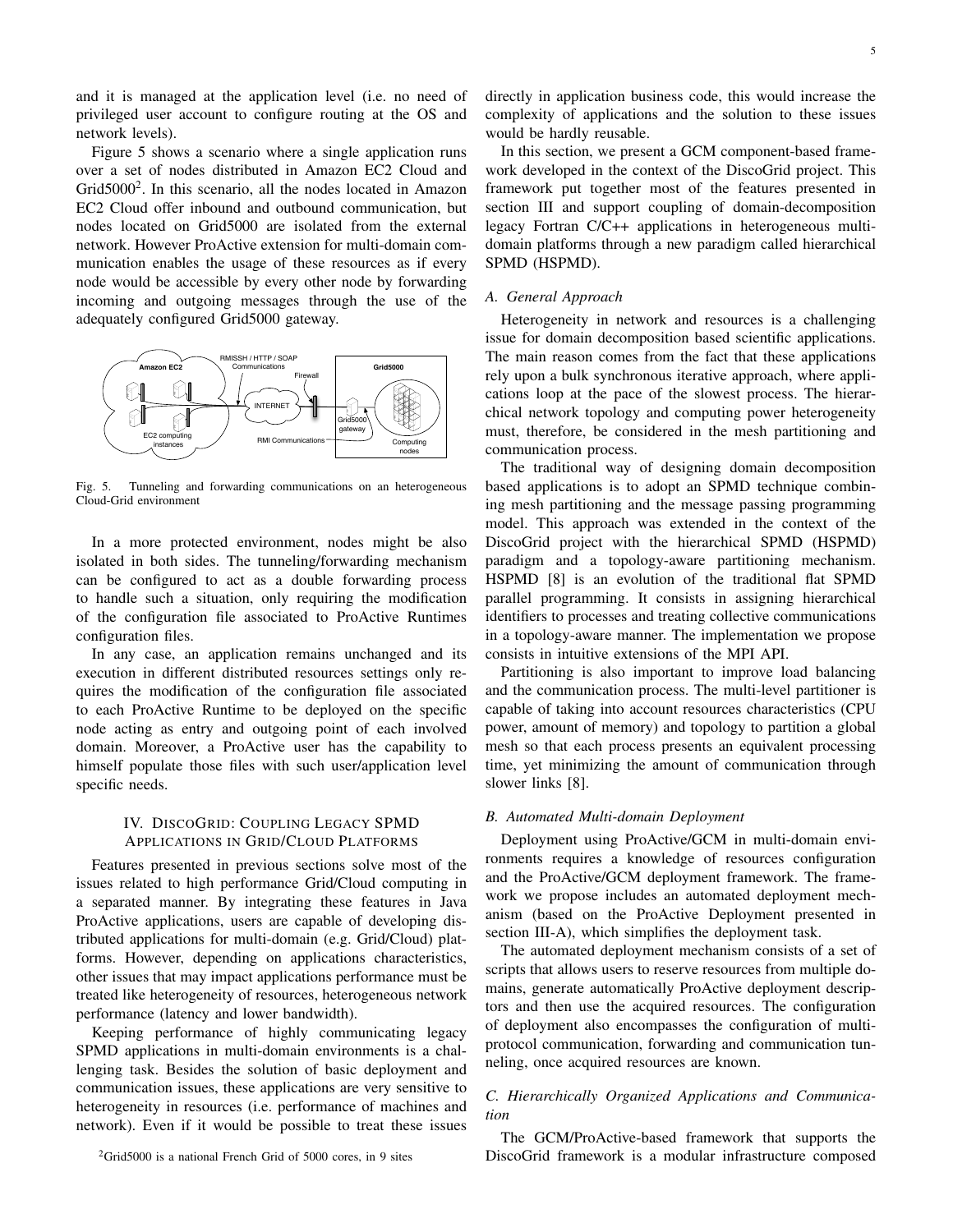accordingly to the resources hierarchy. It gives the applications a view of a unique global computing infrastructure, despite of the localization and access restrictions of resources. In practice, a DiscoGrid application is composed by independent MPI applications, each of them running in a different administrative domain (as shown in Figure 6).

The framework we propose connects independent applications and offers communication channels to processes of independent applications. Multi-domain resources present at least two logical levels: in the first level, the applications running on physical (or virtual in case of Clouds) nodes , and in the second level, components that route messages between the different domains. The framework also offer the possibility of including more levels, which would allow the representation (and connection) of more complex multi-domain environments, e.g. connecting private resources organized in multiple sites and an already configured multi-domain composed by Grid and Cloud resources.

Figure 6 shows an example of a two-level component-based overlay created by the DiscoGrid framework leveraging to Cloud and Grid resources. On the left, we have a standalone MPI application running on a Cloud (e.g. a set of Amazon EC2 instances) and on the right another standalone MPI application running over a multi-cluster based Grid (e.g. the Grid5000). Each of the MPI processes is wrapped by a *GCM wrapper component* which is connected to the encapsulating component named *router component*, which represents the next level up in the infrastructure. Due to the hierarchical composition and the routing interfaces associated to higher levels, all the nodes are logically connected, even if indirectly, to every other in the multi-domain and, consequently, independent MPI executions are coupled to form a single parallel application along the HSPMD concept.



Fig. 6. Typical GCM/ProActive-Based Multi-domain Runtime Support for HPC

Collective communications, as required by the HSPMD API, take profit of the topology to be staged and parallelized. Whenever possible (e.g. no firewalls to cross) for optimizations purposes, the GCM component model allows us to create ondemand direct bindings to perform point-to-point communications, thus bypassing the component hierarchy, e.g. dashed line on Figure 6 directly connects processes of the different domains.

#### *D. Performance Evaluation*

In this section, we compare the performance of the component-based framework supporting the HSPMD model in three scenarios: a multi-cluster Grid (Grid5000), the Amazon EC2 Cloud and a multi-domain environment which integrates resources from both platforms. The comparison is based on a non-trivial simulation of electromagnetic wave propagation in three-space dimensions.

Table II presents resources used in these experiments.

|             |                | Grid5000 Cluster (Grelon)      |  |
|-------------|----------------|--------------------------------|--|
| Processors  |                | 2 Intel Xeon 5110 (1.6GHz/64b) |  |
| Memory      | $2 \text{ GB}$ |                                |  |
| I/O Perfor. |                | Gigabit Ethernet               |  |
|             | <b>Small</b>   | High-CPU XLarge                |  |
| EC2 Units   | $1/32$ -bits   | $20(8*2.5) / 64b$              |  |
| Memory      | $1.7$ GB       | $7$ GB                         |  |
| I/O Perfor. | Moderate       | High                           |  |

TABLE II GRID/CLOUD RESOURCES

This simulation is based on a finite element method working on arbitrarily unstructured tetrahedral meshes for solving a system of Maxwell equations. From the computational point of view, the execution is characterized by two types of operations: purely local operations on tetrahedra for computing integral values and a calculation involving neighbor subdomains which involves a *gather-compute-scatter* sequence. Formulations are described in more details in [9].



Fig. 7. Performance over Grid5000, Amazon EC2 and resource mix

Figure 7 presents the overall execution times and MFlops/s obtained in the different scenarios. The application being network and CPU intensive, both CPU and network affect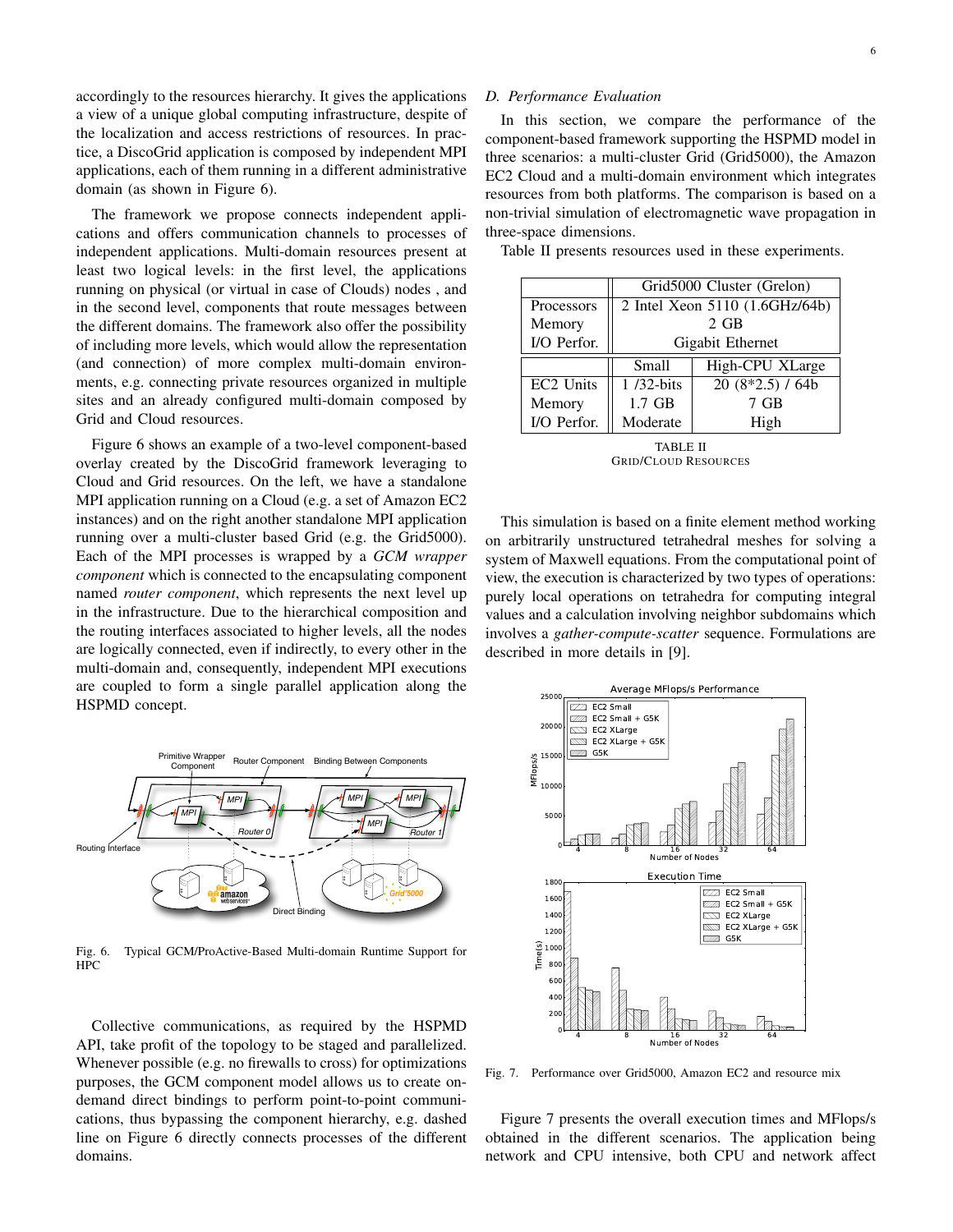the overall performance. In average, exclusive use of small Amazon EC2 instances presents a performance four times smaller than the one using standard cluster of Grid5000. While Extra Large instances present a CPU performance close to the performance of Grid5000 machines and a slower network interconnection, the resulting application performance using only this kind of node is comparable to the pure Grid5000' one. A mix of Grid5000 resources and Small Amazon EC2 does not perform well, compared to single-site execution over Grid5000, because of the heterogeneous network and load unbalances, even with the usage of the load-balancing partitioner. Adding to Grid5000 resources some Extra Large EC2 instances is the most effective configuration because presenting, in average, only 15% of overhead for such interdomain execution compared to the average of the best single domain ones. This overhead is mainly due to high-latency communication and message tunneling.

From a cost-performance tradeoff point of view, the usage of Small EC2 instances provides a better MFlops/s per dollar spent ratio, but the overall execution time is much bigger than the one obtained using Extra Large instances for instance which might not be acceptable for certain applications. Previous performance evaluations of Amazon EC2 [3] showed that MFlops/sec obtained per dollar spent decrease exponentially with increasing the number of computing cores and correspondingly, the cost for solving a linear system increases exponentially with the problem size. As summarized by Figure 8, our results point in the same direction. Figure 8 also shows that regarding our benchmarked application, when mixing resources, costs associated to Cloud usage lessen, compared to a situation using only Cloud nodes. This general remark is obvious at first glance because in-house resources are assumed to be available for free for an end-user<sup>3</sup>, however this can root some finer analysis of the mixture configurations and so justify mixture decisions. For example, average node performance per dollar spent is increased due to the good performance level of the nodes subset acquired from Grid5000 despite of the associated overhead due to inter-domain communications. For such kind of reasons, we believe the mixture of resources to be relevant in practice, since a trade-off between performance and cost can be reached, considering budget, performance requirements and available amount of in-house resources.

#### V. RELATED WORK

A large number of related works in Grid/Cloud computing exists, depending on the issue that is addressed. In next paragraphs we present a summary of some of them, classified in three main categories: multi-domain communication solutions, middlewares for hybrid Grid/Cloud computing and Grid/Cloud programming frameworks.

*a) Multi-domain communication solutions:* The main existing solutions to handle multi-domain communications are either based on Virtual Private Networks (VPNs) or overlay networks. On one side, VPNs have been one of the main



Fig. 8. MFlop/s/U\$ over Grid5000, EC2 and Mix

solutions to connect resources in multiple administrative domains as they are easy to use, giving the impression that resources pertain to a single local network and secure the communications (i.e. providing authentication and messages encryption), e.g. Amazon VPC [10] allows the extension of private resources with Amazon EC2 ones. On the other side, overlay networks provide a communication support that can be customized with resources usage policies and deployed at application level, e.g. SmartSockets [11] offers an efficient Java socket library, capable to automatically discover connectivity problems and solve them through different connection setup mechanisms. Our solution to handle multi-domain communications is an overlay network that is deployed at the application level and it can be easily adapted to complex heterogeneous resources configuration.

*b) Middleware for Hybrid Grid/Cloud Computing:* A large number of middlewares for hybrid Grid/Cloud Computing propose solutions to manage Grid/Cloud resources, e.g. OpenNebula Toolkit [12] is an open source virtual infrastructure engine that allows a dynamic deployment and reallocation of virtual machines by leveraging existing virtualization platforms. RightScale [13] offers a set of tools that ease the deployment, management and monitoring of Cloud instances despite of the underlying Cloud providers. Nimbus [14], originated from the Globus Grid middleware, includes a set of open source tools that together provide an *Infrastructureas-a-Service* (IaaS) Cloud computing solution to turn private resources into a Cloud. CometCloud [15] implements autonomic computing engine based in workflow scheduling over Grid and Cloud environments. ProActive integrates an abstract deployment model which can be completely customized by users and integrated on applications. The ProActive Resource Manager also can be integrated on the applications to manage dynamically resources not only from Clouds but also from any private resources. By using tunneling and forwarding mechanisms, the Resource Manager can also be easily used in multi-domain environments. To our knowledge this integration of application development and resource management is not yet available in other Cloud resource managers.

*c) Hybrid Grid/Cloud Programming Frameworks:* Some middlewares for distributed computing also provide programming libraries with an associated programming model, e.g. Grid-aware implementations of the MPI standard: MPICH-

 $3$ machines buying, their housing costs plus system administrator(s) salaries can not be avoided but are not charged to end-users in general